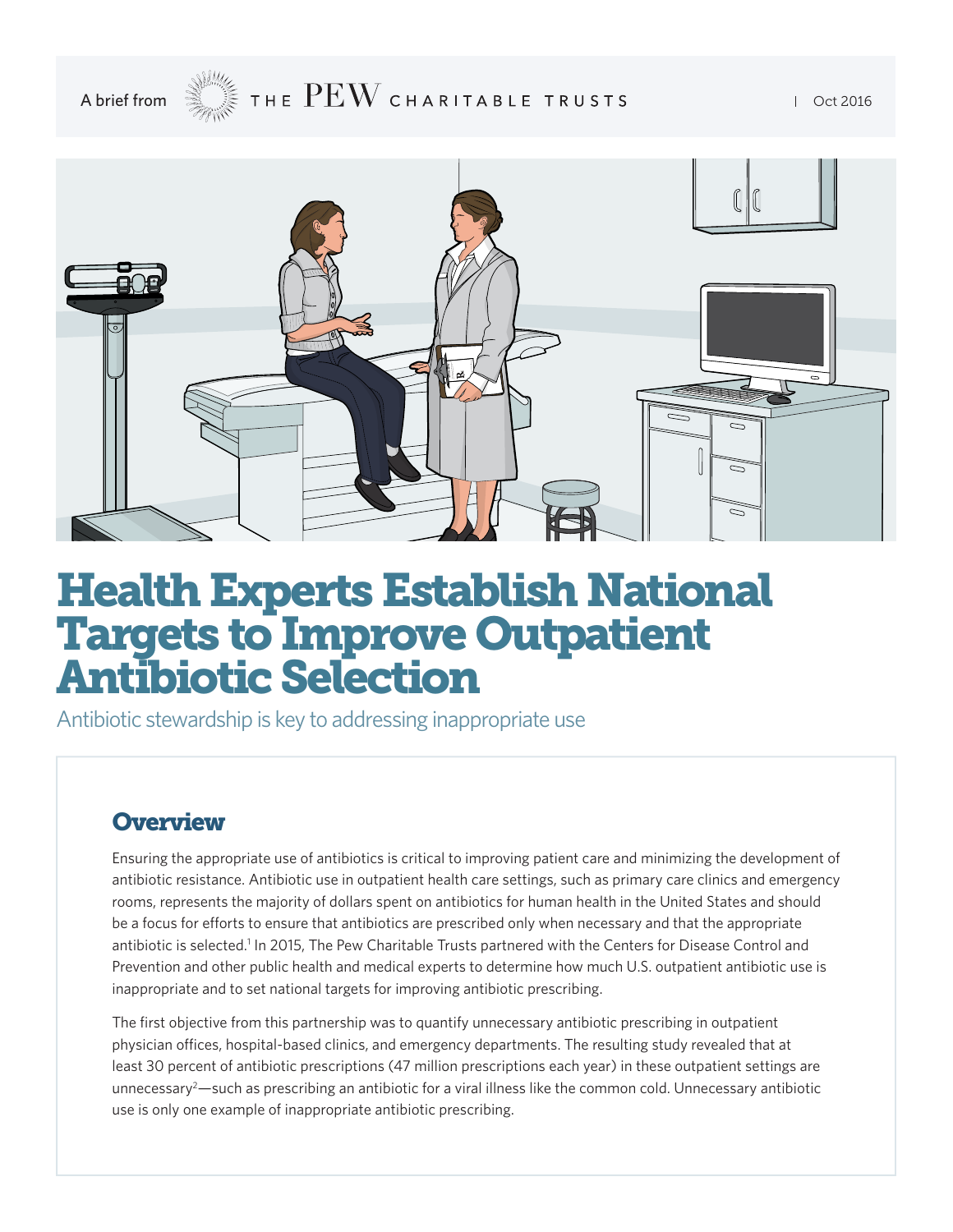The second objective, presented in this issue brief, addressed another aspect of inappropriate antibiotic prescribing–the choice of drug, that is, antibiotic selection. Even when an antibiotic is necessary to treat an infection, it is important that the most appropriate drug be prescribed at the optimal dose and duration of therapy, thus minimizing the potential for adverse patient outcomes from ineffective treatment or side effects (such as *Clostridium difficile* infections) and reducing the development of antibiotic resistance.

In order to better understand the appropriateness of antibiotic selection, Pew convened a panel of experts to analyze U.S. prescribing data from 2010 and 2011. Using these data, the panel set national targets for improving the selection of antibiotics for three common conditions in outpatient settings: sinus infections, middle ear infections, and pharyngitis.

#### Key findings from this analysis show that:

- Sinus infections, middle ear infections, and pharyngitis (inflammation of the throat often reported by patients as a sore throat) account for over 44 million antibiotic prescriptions each year.<sup>3</sup> However, only 52 percent of patients with these infections who were treated with antibiotics received recommended first-line drugs based on established practice guidelines.
- Approximately 80 percent of patients treated for these three infections should receive recommended first-line antibiotics, according to the expert panel's estimates. Select circumstances exist in which secondline antibiotics are appropriate, such as when a patient is allergic to the first-line drug or when a patient's infection fails to respond to initial treatment.
- Children are more likely than adults to receive recommended first-line antibiotics for these infections.
- The most commonly prescribed non-first-line antibiotics for sinus infections, middle ear infections, and pharyngitis were macrolides (such as azithromycin), a class of broad-spectrum antibiotics (which target a wide range of bacterial pathogens) frequently prescribed in outpatient settings. However, macrolides are not recommended for sinus or middle ear infections and are recommended for pharyngitis only for patients with an allergy to the penicillin class of antibiotics.

#### About this series

This publication is the second in a series evaluating current antibiotic use in the United States and establishing national targets for improved prescribing practices in different health care settings. The initial report, *[Antibiotic Use in Outpatient Settings: Health Experts Create National](http://www.pewtrusts.org/improveantibioticuse)  [Targets to Reduce Unnecessary Antibiotic Prescriptions,](http://www.pewtrusts.org/improveantibioticuse)* identified the amount of unnecessary antibiotic prescribing in outpatient settings.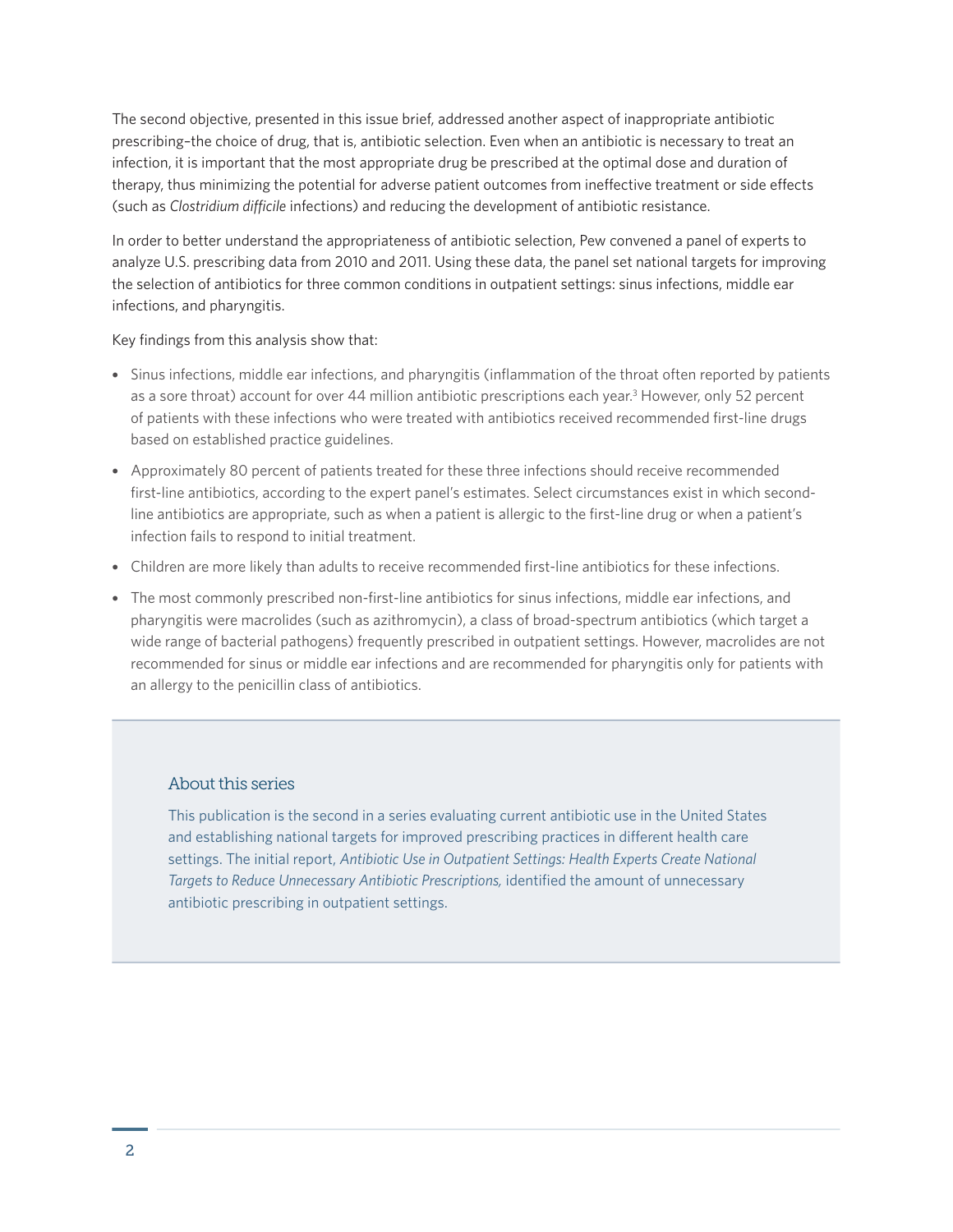## Establishing national targets for improving antibiotic selection

Condition-specific practice guidelines published by medical societies identify which antibiotics should be used as first-line treatments based on a number of factors, including treatment effectiveness and the potential for adverse drug effects in patients.

The expert panel focused on three key outpatient conditions—sinus infections, middle ear infections, and pharyngitis—which have clear practice guidelines for when to prescribe antibiotics and what types should be used as first-line therapies. (See methodology.) Together, these three diagnoses account for nearly 30 percent of the antibiotics prescribed in outpatient settings.4

#### Antibiotic Selection and Antibiotic Resistance

Antibiotic resistance and the types of antibiotics recommended for various infections are connected in two ways. First, practice guidelines must take resistance patterns into account when identifying appropriate first-line treatments. For example, macrolides are not recommended first-line drugs for sinus or middle ear infections in part due to high rates of resistance among *Streptococcus pneumoniae*, the most common bacterial cause of these infections, in the United States.<sup>\*</sup>

Additionally, practice guidelines sometimes, though not always, take public health concerns such as antibiotic resistance into consideration when determining the most appropriate first-line treatments. For example, guidelines sometimes recommend antibiotics with a narrower spectrum of activity (those that target fewer types of bacterial pathogens) over more broad-spectrum antibiotics as long as the drugs are considered equally effective. Prescribing antibiotics that target fewer types of bacteria can help to minimize the impact that antibiotic use has on the development of resistance.

Anthony W. Chow et al., "IDSA Clinical Practice Guideline for Acute Bacterial Rhinosinusitis in Children and Adults," *Clinical Infectious Diseases* 54, no. 8 (2012): e72–e112, [http://dx.doi.org/10.1093/cid/cir1043;](http://dx.doi.org/10.1093/cid/cir1043) Richard M. Rosenfeld et al., "Clinical Practice Guideline (Update): Adult Sinusitis," *Otolaryngology—Head and Neck Surgery* 152, suppl. 2 (2015): S1–S39, <http://dx.doi.org/10.1177/0194599815572097>; Ellen R. Wald et al., "Clinical Practice Guideline for the Diagnosis and Management of Acute Bacterial Sinusitis in Children Aged 1 to 18 Years," *Pediatrics* 132, no. 1 (2013): e262–e280,<http://dx.doi.org/10.1542/peds.2013-1071>; and Allan S. Lieberthal et al., "The Diagnosis and Management of Acute Otitis Media," *Pediatrics* 131, no. 3 (2013): e964–e999, [http://dx.doi.](http://dx.doi.org/10.1542/peds.2012-3488) [org/10.1542/peds.2012-3488.](http://dx.doi.org/10.1542/peds.2012-3488)

### Overarching targets for improving antibiotic selection

To set targets for improving antibiotic selection, the panel identified how much of the population should be receiving first-line therapies. Although first-line antibiotics are the most appropriate treatments for the majority of patients, the use of non-first-line antibiotics is warranted in certain circumstances, including when a patient is allergic to first-line antibiotics or when an infection does not respond to the initial first-line therapy prescribed.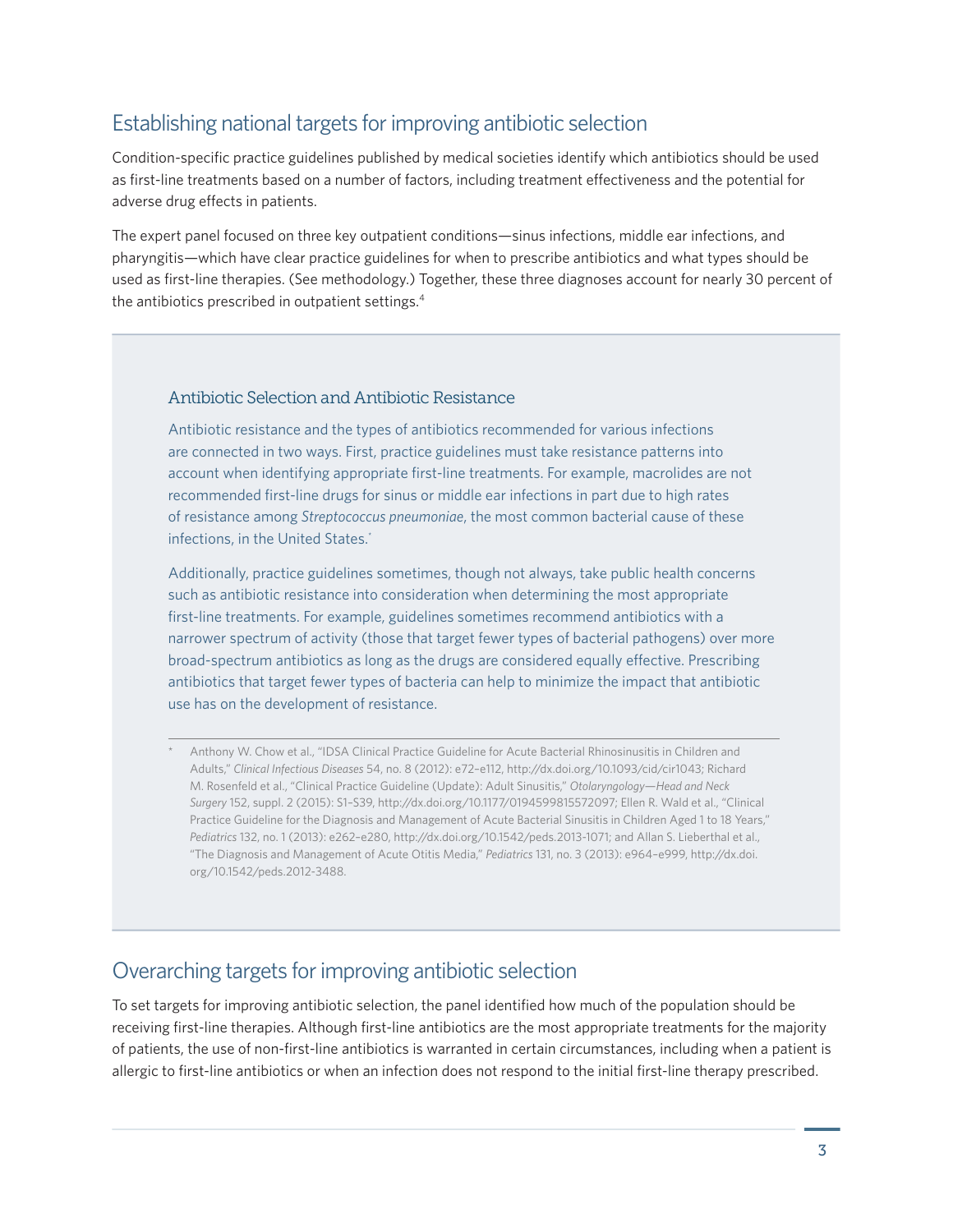After reviewing available literature, the panel estimated that these two situations combined occur in about 20 percent of patient visits. (See methodology.)

Based on this estimate, the panel recommended that at least 80 percent of patients receiving treatment for sinus infections, middle ear infections, and pharyngitis should be treated with first-line or first-line alternative antibiotics. However, U.S. antibiotic prescribing data show that only 52 percent of patients treated with antibiotics received recommended first-line or first-line alternative drugs, while the rest received other types of antibiotics.



## Figure 1 Outpatient Antibiotic Prescriptions, 2010-11

Note: The recommended first-line antibiotic for middle ear infections is amoxicillin. An alternative first-line therapy in select circumstances is amoxicillin with clavulanate, which is recommended as initial therapy only in select circumstances (for example, concurrent ear and eye infections). Recommended first-line antibiotics for sinus infections include amoxicillin or amoxicillin with clavulanate. Recommended first-line antibiotics for pharyngitis include amoxicillin or penicillin.

Sources: Analysis of NAMCS and NHAMCS data on U.S. antibiotic prescribing, 2010-2011.

© 2016 The Pew Charitable Trusts

### Middle ear infections

Suppurative middle ear infections (those with pus) result in 14.4 million antibiotic prescriptions each year, mostly for patients 19 years old or younger (12.8 million antibiotic prescriptions).5 Current pediatric prescribing guidelines recommend treating patients diagnosed with these infections either with antibiotics or, for certain children, waiting 48 to 72 hours to see whether symptoms improve without antibiotic treatment.<sup>6</sup>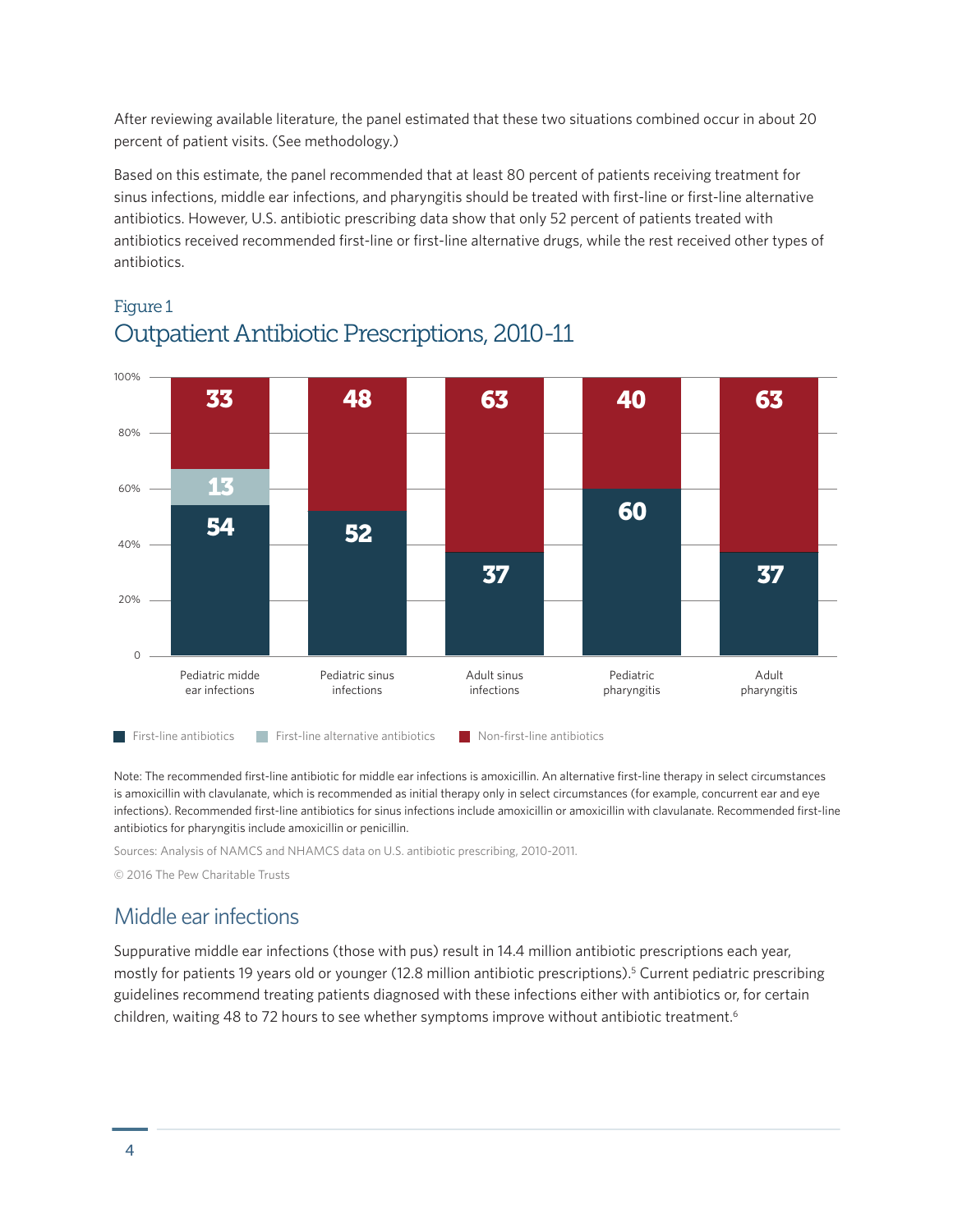The recommended first-line therapy for suppurative middle ear infections in children is amoxicillin. Amoxicillin with clavulanate is recommended as an alternative first-line treatment only in specific circumstances, such as when children have ear and eye infections concurrently.<sup>7</sup> Sixty-seven percent of children with suppurative middle ear infections were treated using either amoxicillin (54 percent) or amoxicillin with clavulanate (13 percent). The panel did not evaluate antibiotic selection for the treatment of middle ear infections in adults, because these infections do not typically occur in older patients and no prescribing guidelines exist for the adult population. The panel also did not evaluate antibiotic selection for the treatment of nonsuppurative middle ear infections (those without pus) because antibiotics are not a recommended treatment.<sup>8</sup>

#### Sinus infections

More than 17 million outpatient antibiotic prescriptions are written for sinus infections each year.<sup>9</sup> Antibiotics are recommended to treat these infections only when a bacterial cause is suspected.<sup>10</sup> This diagnosis is often based on clinical criteria—such as whether a patient has experienced related symptoms for 10 or more days without improvement.

Recommended first-line therapies for sinus infections include amoxicillin or amoxicillin with clavulanate.11 In 2010 and 2011, only 52 percent of children with sinus infections and 37 percent of adults were treated using these antibiotics.

## **Pharyngitis**

Pharyngitis is inflammation of the throat, which patients typically report as a sore throat. Over 13 million outpatient antibiotic prescriptions are written for this diagnosis each year.<sup>12</sup> Pharyngitis should be treated with antibiotics only when it is caused by group A *Streptococcus* (i.e., "strep throat").13

When diagnostic tests confirm strep throat, recommended first-line therapies include penicillin or amoxicillin.<sup>14</sup> Sixty percent of children with pharyngitis and only 37 percent of adults received either of these two therapies.

## **Conclusions**

Overall, only 52 percent of patients treated with antibiotics for sinus infections, middle ear infections, and pharyngitis received the first-line treatments recommended by prescribing guidelines. This is far below the 80 percent target set by the expert panel. Macrolides were the most common non-first-line antibiotics prescribed. Antibiotic selection for the treatment of adult patients (ages 20 and older) is in need of the greatest improvement, with only 37 percent of patients receiving first-line therapies for both pharyngitis and sinus infections.

Increased antibiotic stewardship efforts are needed to reach the 80 percent target for use of first-line antibiotics. These efforts aim to ensure that antibiotics are reserved for treating bacterial infections and, when indicated, that the most appropriate antibiotic is prescribed at the right dose and duration of therapy. A number of stewardship activities can help improve prescribing. For example, audit and feedback interventions—which provide health care practitioners with their antibiotic prescribing rates, often as compared with those of their peers or an expected rate—can help highlight areas in need of improvement.<sup>15</sup> Clinical decision support tools, such as clinical guidelines and decision flowcharts, can help clinicians make the most appropriate treatment decisions for individual patients.16 Beyond these interventions, broader strategies include updating practice guidelines to take key stewardship principles into account when recommending first-line treatments to physicians.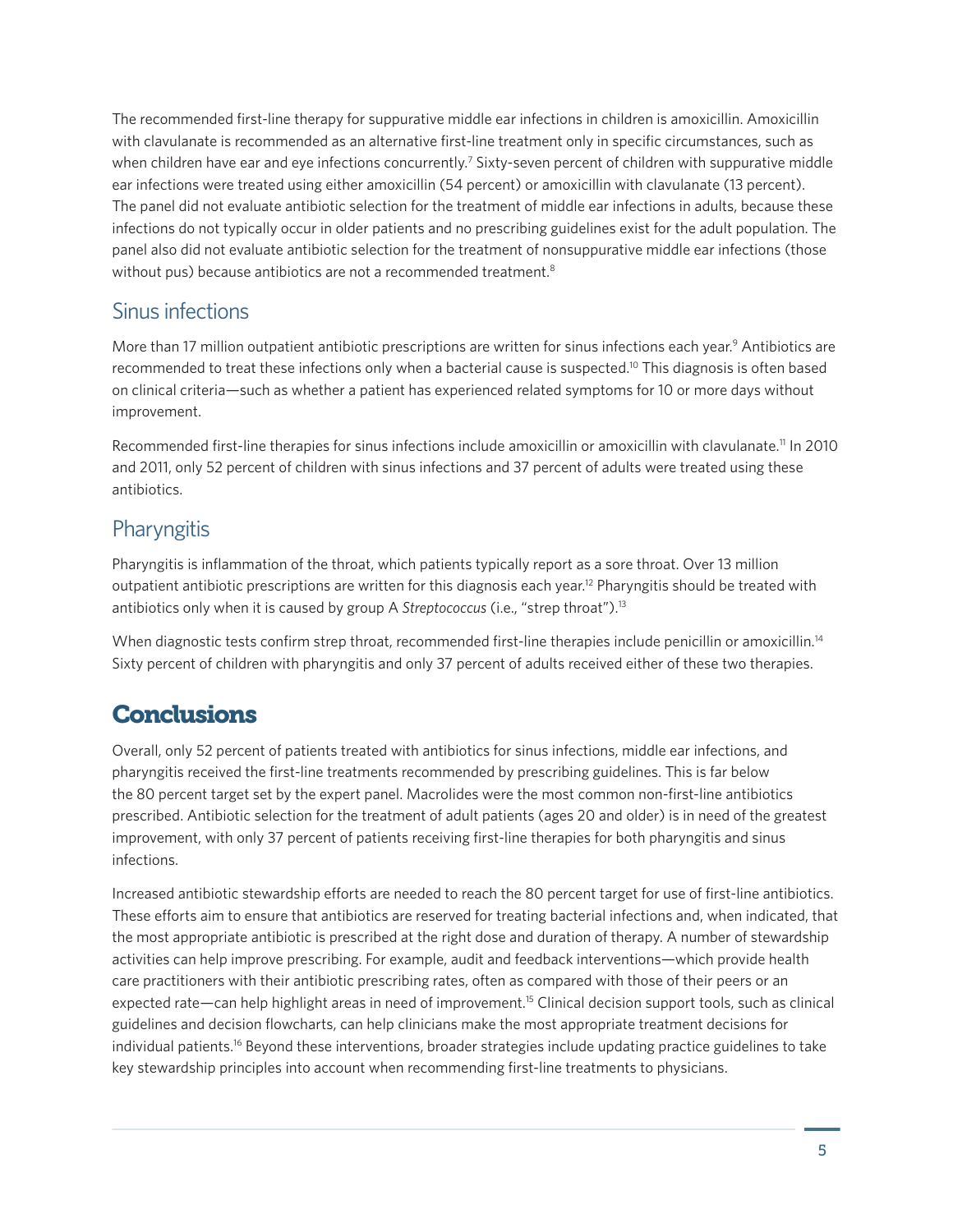Action is needed from multiple stakeholders to help provide the expertise and resources required to implement robust stewardship activities in outpatient settings. Key stakeholders include:

- Individual providers and practices.
- Patients.
- Health systems.
- Health plans.
- Local, state, and federal governments.
- Health care quality organizations.
- Professional societies.

Together, these individuals and organizations can help to expand antibiotic stewardship efforts into outpatient health care facilities nationwide, resulting in improved patient care and combating the growing threat of antibiotic resistance.

# **Methodology**

The data used to analyze outpatient antibiotic prescribing habits came from two surveys conducted annually in the United States, the National Ambulatory Medical Care Survey (NAMCS) and the National Hospital Ambulatory Medical Care Survey (NHAMCS). Together, these nationally representative surveys provide a picture of outpatient health care visits to doctors' offices, emergency departments, and hospital specialty clinics. Specific to antibiotic prescribing, NAMCS and NHAMCS collect information on a clinician's diagnosis or diagnoses and any drugs that a patient is provided, newly prescribed, or that the patient is taking at the time of the office visit.

The expert panel analyzed these data for three conditions—sinus infections, middle ear infections, and pharyngitis—according to the types of antibiotics a patient was prescribed. For each of these infections, the panel utilized current prescribing guidelines to identify appropriate first-line and alternative first-line antibiotics.

To identify how much of the population should receive these first-line therapies, the panel reviewed available literature on the prevalence of allergies and incidence of visits for treatment failures related to these conditions.

- **Allergies:** An estimated 10 percent of the U.S. population reports an allergy to penicillin, a class of antibiotics that includes first-line therapies for these three conditions. This is likely to be an overestimate of the true prevalence of penicillin allergy.17
- **Treatment failures:** There is limited research on the frequency of treatment failure among U.S. patients with sinus infections, middle ear infections, and pharyngitis. One study found that only about 10 percent of patients treated with first-line antibiotics for uncomplicated sinus infections (where the infection had not spread to surrounding areas and the patient was not immunocompromised) experienced treatment failure.<sup>18</sup> Similarly, another study found that only 11 percent of visits by patients with middle ear infections were for relapses after the initial antibiotic treatment.19

Based on these studies, the panel estimated that the combined prevalence of allergies and incidence of visits for treatment failures was approximately 20 percent. However, this is a conservative estimate. The true prevalence of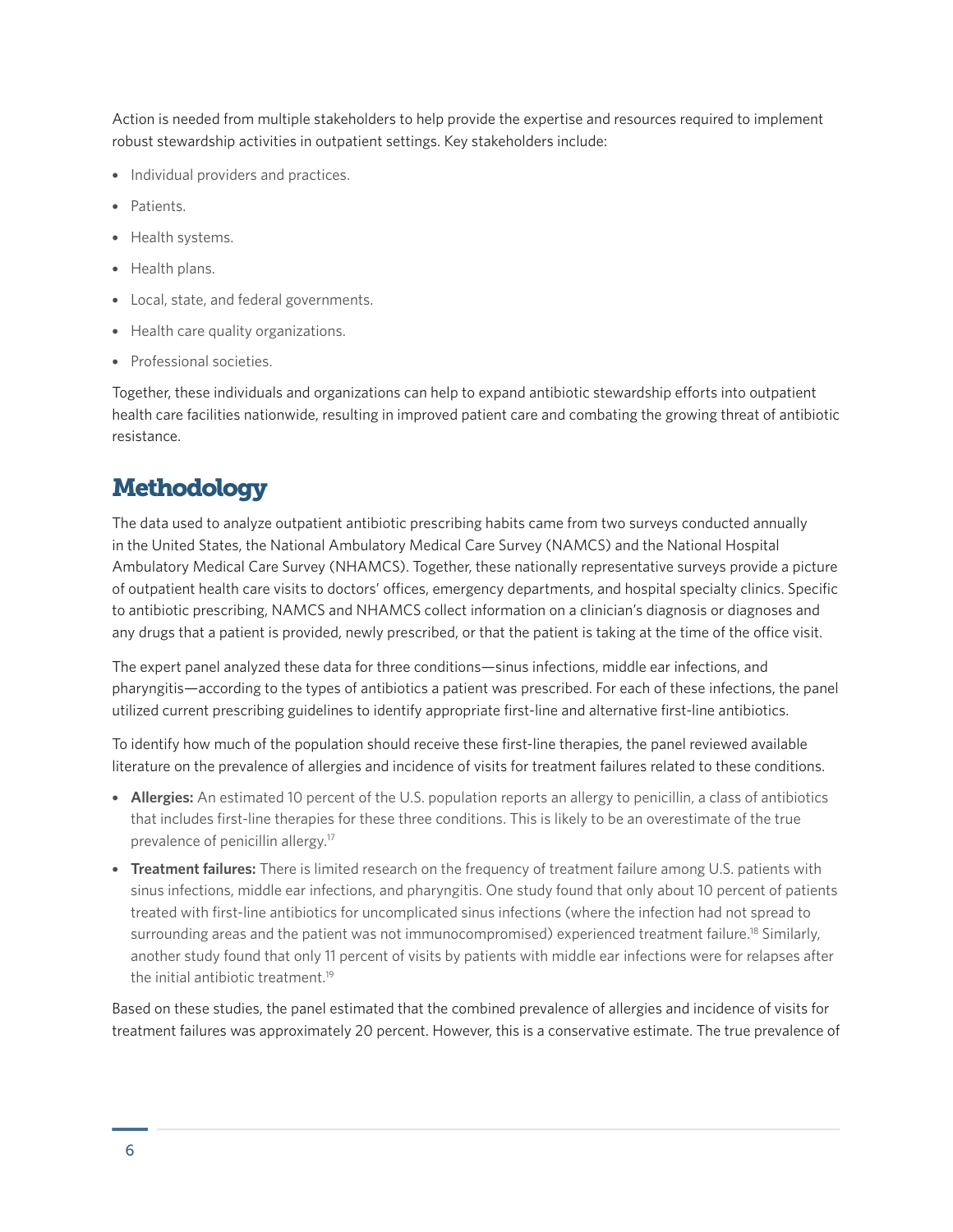penicillin allergy, for example, is thought to be lower than the reported 10 percent. Additional research is needed to better understand the frequency of allergies and treatment failures among U.S. patients with these conditions. Additionally, for strep throat, treatment failures due to bacterial resistance to first-line drugs is not a concern, because penicillin resistance among group A *Streptococcus* has never been documented.20 Use of non-first-line agents is sometimes warranted, though only in limited circumstances.<sup>21</sup>

Because of the conservative nature of the target set by the panel—that 80 percent of patients should receive first-line antibiotics—it will be important to evaluate progress made toward this goal and to assess whether further improvement is needed. Additionally, because the panel focused on only three conditions, further evaluation of antibiotic selection for other conditions (such as urinary tract infections and skin infections) in outpatient settings could help to identify additional areas in need of improvement.

Finally, it is important to note that antibiotics are not always recommended for the treatment of sinus infections, middle ear infections, and pharyngitis. A previous study by this expert panel identified how much of current antibiotic prescribing for these conditions is unnecessary and set condition- and age-specific targets for reducing this use. The target set forth in this issue brief, to improve antibiotic selection, did not take into account whether the prescription was necessary, just whether the patient received the recommended first-line therapies. This analysis assessed the proportion of first-line vs. non-first-line drugs, and did not estimate the overall improvement in terms of millions of prescriptions. Therefore, even if the overall number of antibiotics prescribed is reduced, any improvement in antibiotic selection for these conditions can be monitored simultaneously.

## External reviewers

This brief benefited from the insights and expertise of external reviewers Adam Hersh, associate professor of pediatric infectious diseases at the University of Utah, and Edward Stenehjem, medical director, Antimicrobial Stewardship and TeleHealth ID Program, Intermountain Medical Center. Although they have reviewed the issue brief, neither they nor their organizations necessarily endorse its findings or conclusions.

# Acknowledgments

The project team—Kathy Talkington, David Hyun, and Rachel Zetts—would like to thank the Centers for Disease Control and Prevention, specifically Lauri Hicks, Katherine Fleming-Dutra, Rebecca Roberts, Guillermo Sanchez, Michael Craig, and Monina Bartoces, for partnering with Pew on this important work. The project team would also like to thank CDC Director Thomas Frieden for his ongoing support of antibiotic stewardship in the United States. The findings and conclusions in this brief are those of the authors and do not necessarily represent the official position of the CDC.

We would further like to thank those who participated on the expert panel that developed the antibiotic selection target that serves as the foundation for this brief: Eva Enns, Thomas File, Jonathan Finkelstein, Jeffrey Gerber, Adam Hersh, Jeffrey Linder, Ruth Lynfield, David Margolis, Larissa May, Daniel Merenstein, Joshua Metlay, Jason Newland, Jay Piccirillo, Daniel Shapiro, Katie Suda, Ann Thomas, and Teri Moser Woo. Neither they nor their organizations necessarily endorse the brief's findings or conclusions.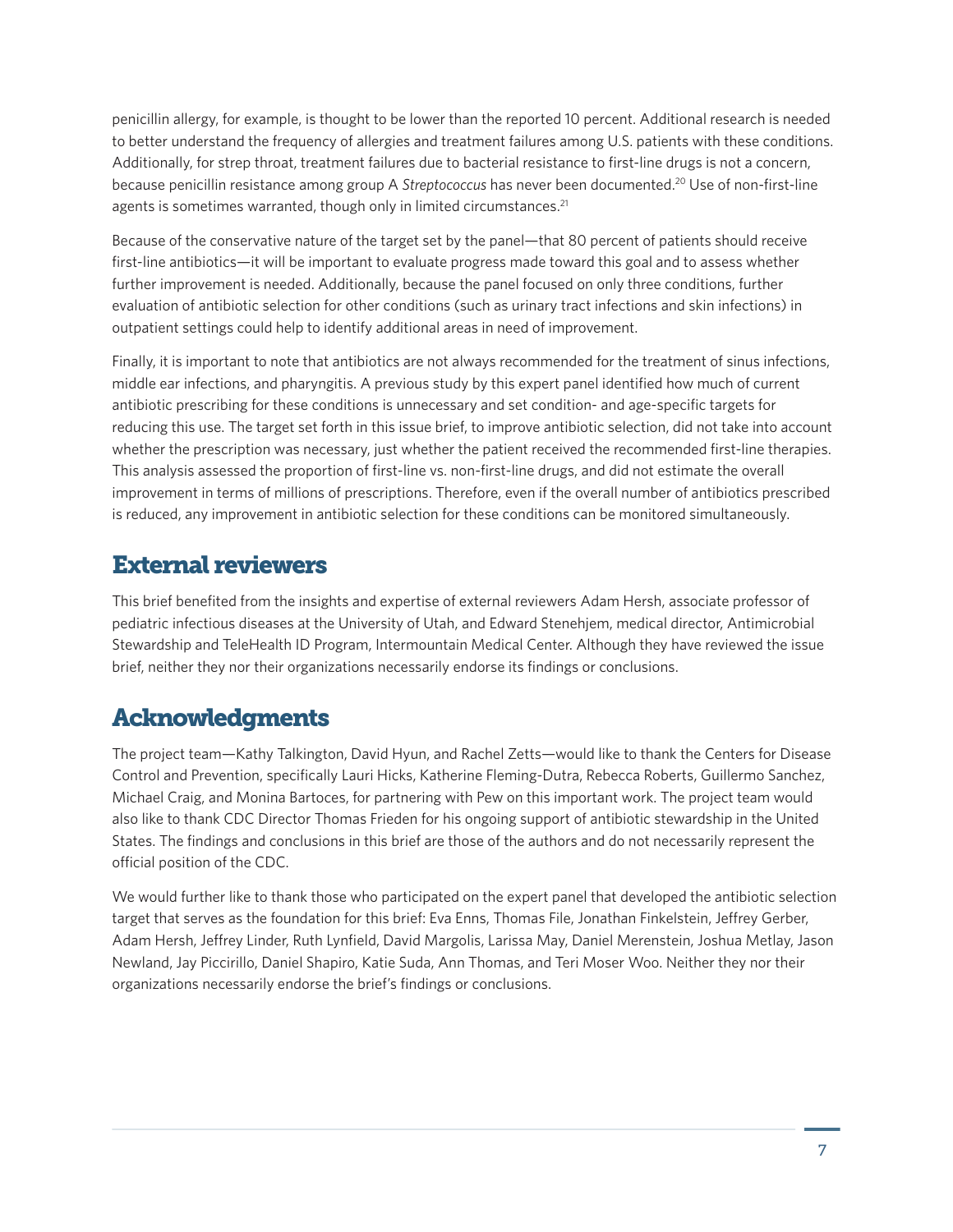Additionally, the project team would like to thank the following Pew colleagues for their assistance in the development of this brief. Thanks to Tia Carter, a former colleague, for help in coordinating and convening the expert panel; and to Sarah Despres for lending her expertise to this effort. Finally, thanks to Heather Cable, Katie Portnoy, Laurie Boeder, and Demetra Aposporos for providing valuable feedback on this brief.

The analyses of data from the National Ambulatory Medical Care Survey and National Hospital Ambulatory Medical Care Survey on U.S. antibiotic prescribing presented in this brief were also published in JAMA Internal Medicine.

# Expert Panel Members

| <b>Name</b>              | <b>Affiliation</b>                                      | <b>Specialty</b>                            |
|--------------------------|---------------------------------------------------------|---------------------------------------------|
| <b>Monina Bartoces</b>   | Centers for Disease Control and Prevention              | Public health, biostatistics                |
| <b>Eva Enns</b>          | University of Minnesota                                 | Mathematical modeling                       |
| <b>Thomas File</b>       | Summa Health System                                     | Infectious diseases                         |
| Jonathan Finkelstein     | Boston Children's Hospital                              | General pediatrics                          |
| Katherine Fleming-Dutra  | Centers for Disease Control and Prevention              | Public health, pediatric emergency medicine |
| <b>Jeffrey Gerber</b>    | The Children's Hospital of Philadelphia                 | Pediatric infectious diseases               |
| <b>Adam Hersh</b>        | University of Utah, Primary Children's Hospital         | Pediatric infectious diseases               |
| <b>Lauri Hicks</b>       | Centers for Disease Control and Prevention              | Public health, infectious diseases          |
| David Hyun               | The Pew Charitable Trusts                               | Pediatric infectious diseases               |
| Jeffrey A. Linder        | Brigham and Women's Hospital,<br>Harvard Medical School | General internal medicine, primary care     |
| <b>Ruth Lynfield</b>     | Minnesota Department of Health                          | Public health, infectious diseases          |
| David J. Margolis        | University of Pennsylvania                              | Dermatology                                 |
| Larissa May              | University of California, Davis                         | Emergency medicine                          |
| <b>Daniel Merenstein</b> | Georgetown University                                   | Family medicine                             |

*Continued on next page*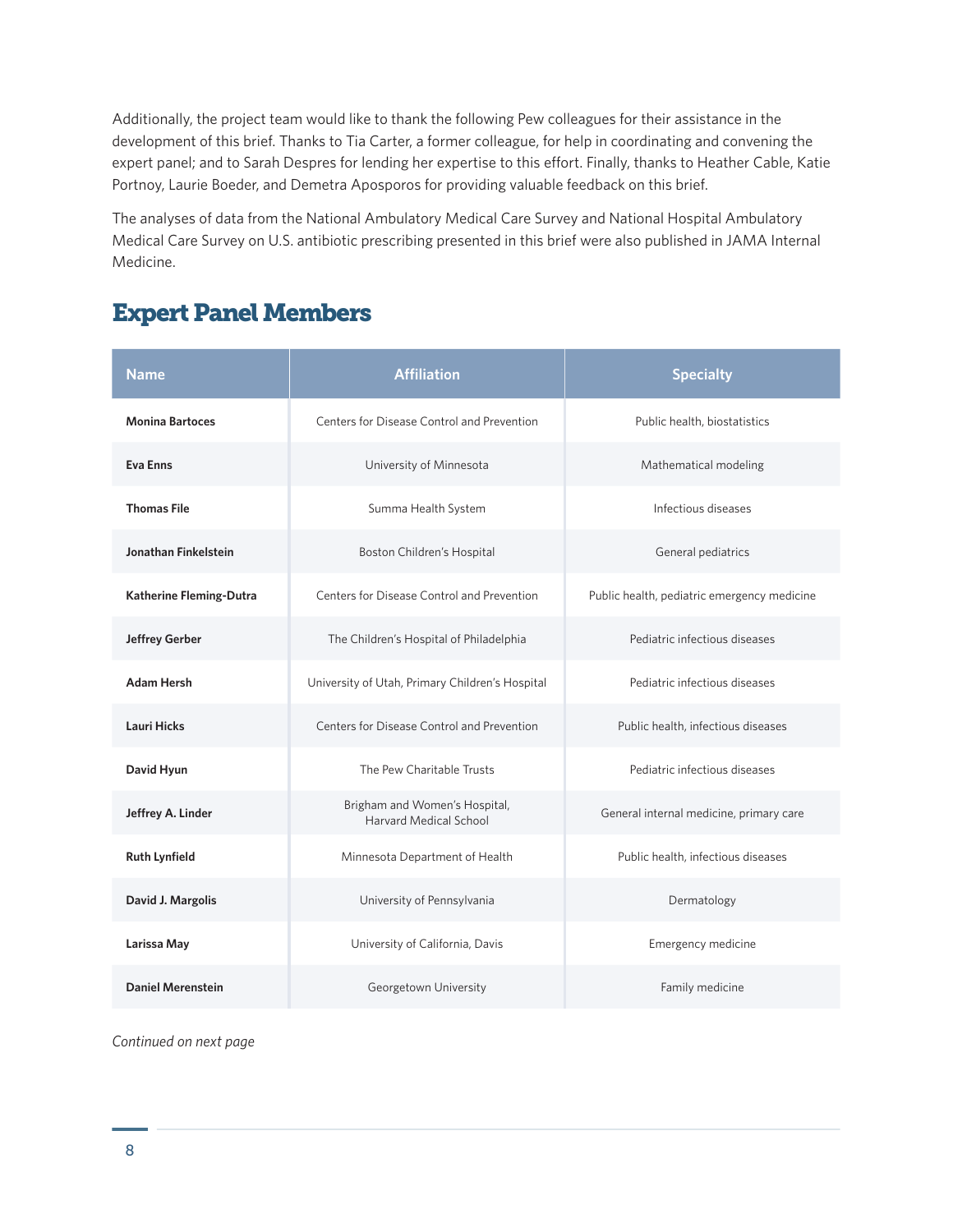| Joshua Metlay            | Massachusetts General Hospital                                                          | Internal medicine, epidemiology                   |
|--------------------------|-----------------------------------------------------------------------------------------|---------------------------------------------------|
| <b>Jason Newland</b>     | St. Louis Children's Hospital, Washington<br>University School of Medicine in St. Louis | Pediatric infectious diseases                     |
| Jay F. Piccirillo        | Washington University School of Medicine<br>in St. Louis                                | Otolaryngology                                    |
| <b>Rebecca Roberts</b>   | Centers for Disease Control and Prevention                                              | Public health                                     |
| <b>Guillermo Sanchez</b> | Centers for Disease Control and Prevention                                              | Public health, physician assistant                |
| <b>Daniel Shapiro</b>    | University of California, San Francisco                                                 | <b>Biostatistics</b>                              |
| Katie Suda               | University of Illinois, Chicago                                                         | Pharmacy, infectious diseases                     |
| <b>Ann Thomas</b>        | Oregon Health Authority                                                                 | Public health, pediatrics                         |
| <b>Teri Moser Woo</b>    | Pacific Lutheran University                                                             | Pediatric nursing, nurse practitioner prescribing |
| <b>Rachel Zetts</b>      | The Pew Charitable Trusts                                                               | Public health, epidemiology                       |

### Endnotes

- 1 Katie J. Suda et al., "A National Evaluation of Antibiotic Expenditures by Healthcare Setting in the United States, 2009," *Journal of Antimicrobial Chemotherapy* 68, no. 3 (2013): 715–18, <http://dx.doi.org/10.1093/jac/dks445>.
- 2 The Pew Charitable Trusts, *Antibiotic Use in Outpatient Settings: Health Experts Create National Targets to Reduce Unnecessary Antibiotic Prescriptions* (May 2016), [http://www.pewtrusts.org/~/media/assets/2016/05/antibioticuseinoutpatientsettings.pdf.](http://www.pewtrusts.org/~/media/assets/2016/05/antibioticuseinoutpatientsettings.pdf)
- 3 Ibid.
- 4 Ibid.
- 5 Ibid.
- 6 Allan S. Lieberthal et al., "The Diagnosis and Management of Acute Otitis Media," *Pediatrics* 131, no. 3 (2013): e964–e999, [http://dx.doi.](http://dx.doi.org/10.1542/peds.2012-3488) [org/10.1542/peds.2012-3488.](http://dx.doi.org/10.1542/peds.2012-3488)
- 7 Ibid.
- 8 American Academy of Family Physicians, American Academy of Otolaryngology—Head and Neck Surgery, and American Academy of Pediatrics Subcommittee on Otitis Media With Effusion, "Otitis Media With Effusion," *Pediatrics* 113, no. 5 (2004): 1412–29, [http://](http://pediatrics.aappublications.org/content/113/5/1412) [pediatrics.aappublications.org/content/113/5/1412.](http://pediatrics.aappublications.org/content/113/5/1412)
- 9 The Pew Charitable Trusts, *Antibiotic Use in Outpatient Settings.*
- 10 Anthony W. Chow et al., "IDSA Clinical Practice Guideline for Acute Bacterial Rhinosinusitis in Children and Adults," *Clinical Infectious Diseases* 54, no. 8 (2012): e72–e112,<http://dx.doi.org/10.1093/cid/cir1043>; Richard M. Rosenfeld et al., "Clinical Practice Guideline (Update): Adult Sinusitis," *Otolaryngology—Head and Neck Surgery* 152, suppl. 2 (2015): S1–S39, [http://dx.doi.](http://dx.doi.org/10.1177/0194599815572097) [org/10.1177/0194599815572097](http://dx.doi.org/10.1177/0194599815572097); Ellen R. Wald et al., "Clinical Practice Guideline for the Diagnosis and Management of Acute Bacterial Sinusitis in Children Aged 1 to 18 Years," *Pediatrics* 132, no. 1 (2013): e262–e280, [http://dx.doi.org/10.1542/peds.2013-1071.](http://dx.doi.org/10.1542/peds.2013-1071)
- 11 Chow et al., "IDSA Clinical Practice Guideline;" Rosenfeld et al., "Clinical Practice Guideline (Update);" Wald et al. "Clinical Practice Guideline."
- 12 The Pew Charitable Trusts, *Antibiotic Use in Outpatient Settings*.